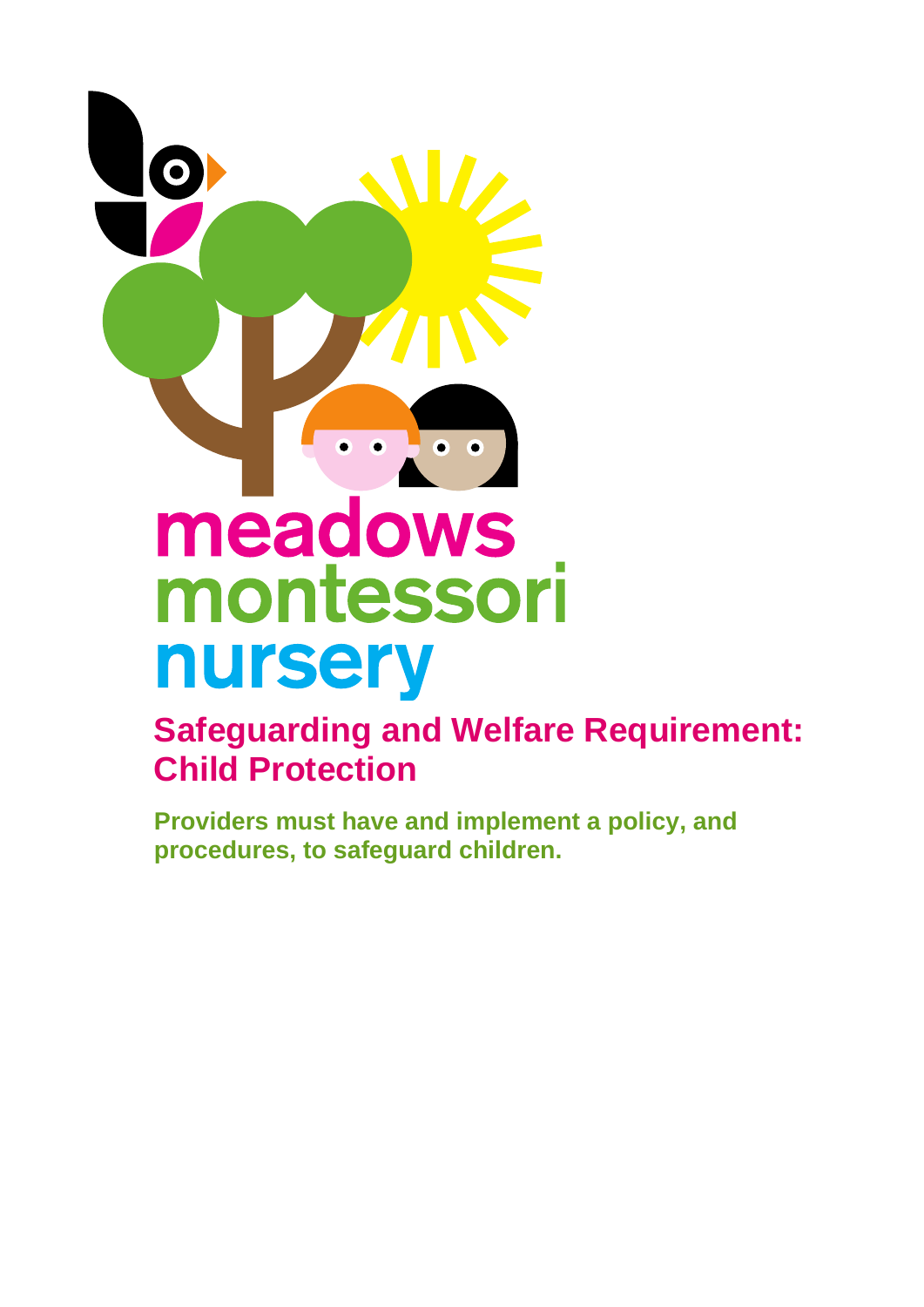

# **1.2 Safeguarding children and child protection**

# **Policy statement**

Our setting will work with children, parents and the community to ensure the rights and safety of children and to give them the very best start in life. Our Safeguarding Policy is based on the three key commitments of the Pre-school Learning Alliance Safeguarding Children Policy.

# **Procedures**

We carry out the following procedures to ensure we meet the three key commitments of the Alliance Safeguarding Children Policy.

# *KEY COMMITMENT 1*

We are committed to building a 'culture of safety' in which children, young people and vulnerable adults are protected from abuse and harm in all areas of our service delivery.

■ Our designated staff members who co-ordinates child, young person and vulnerable adult protection issues are:

#### **Colette Loveday & Amanda Broomhead**

- When the setting is open but the designated staff are not on site, they are available by telephone at all times for staff to discuss safeguarding concerns.
- Our designated officer who oversees this work is:

#### **Colette Loveday**

- The designated person, the suitably trained deputy and the designated officer ensure they have relevant links with statutory and voluntary organisations with regard to safeguarding.
- **The designated person (and the person who deputises for them) understands LSCB safeguarding** procedures, attends relevant LSCB training at least every two years and refreshes their knowledge of safeguarding at least annually.
- We ensure all staff are trained to understand our safeguarding policies and procedures and that parents are made aware of them too.
- All staff understand that safeguarding is their responsibility.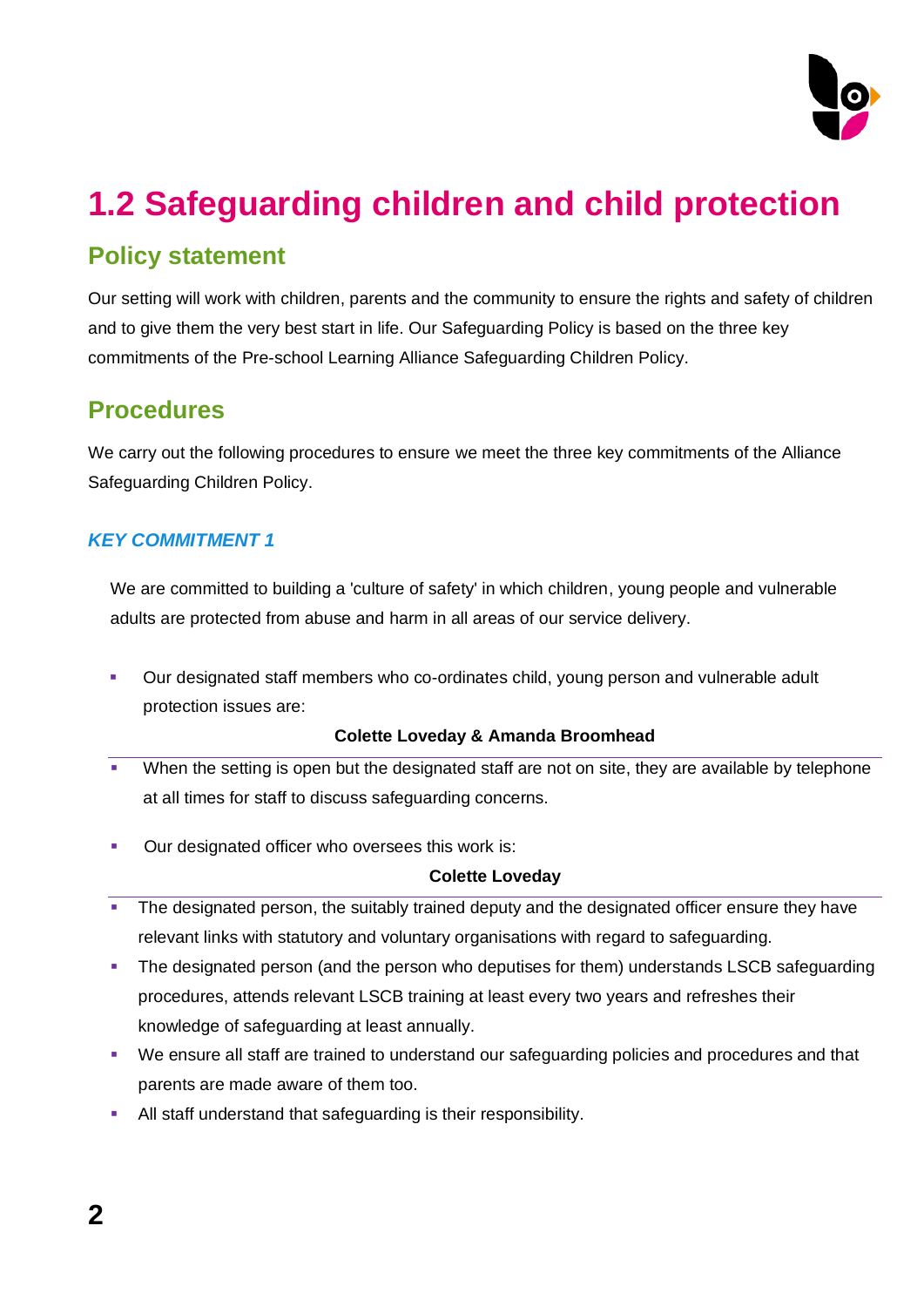

- All staff have an up-to-date knowledge of safeguarding issues, are alert to potential indicators and signs of abuse and neglect and understand their professional duty to ensure safeguarding and child protection concerns are reported to the local authority children's social care team or the NSPCC. They receive updates on safeguarding during their staff supervisions.
- **EXECT** All staff are confident to ask questions in relation to any safeguarding concerns and know not to just take things at face value but can be respectfully sceptical.
- All staff understand the principles of early help (as defined in *Working Together to Safeguard Children*, 2018) and are able to identify those children and families who may be in need of early help and enable them to access it.
- All staff understand the thresholds of significant harm and understand how to access services for families, including for those families who are below the threshold for significant har, according to arrangements published by the LSCB or safeguarding partners in areas where the safeguarding partners have replaced the LSCB.
- All staff understand their responsibilities under the General Data Protection Regulations and the Data Protection Act 2018, and understand relevant safeguarding legislation, statutory requirements and local safeguarding partner requirements and ensure that any information they may share about parents and their children with other agencies is shared appropriately and lawfully.
- We will support families to receive appropriate early help by sharing information with other agencies in accordance with statutory requirements and legislation.
- We will share information lawfully with safeguarding partners and other agencies where there are safeguarding concerns.
- We will be transparent about how we lawfully process data.
- **EXECT All staff understand how to escalate their concerns in the event that they feel either the local** authority and/or their own organisation has not acted adequately to safeguard and know how to follow local safeguarding procedures to resolve professional disputes between staff and organisations.
- **EXTEND 1** All staff understand what the organisation expects of them in terms of their required behaviour and conduct, and follow our policies and procedures on positive behaviour, online safety (including use of cameras and mobile phones), whistleblowing and dignity at work.
- Children have a key person to build a relationship with, and are supported to articulate any worries, concerns or complaints that they may have in an age appropriate way.
- All staff understand our policy on promoting positive behaviour and follow it in relation to children showing aggression towards other children.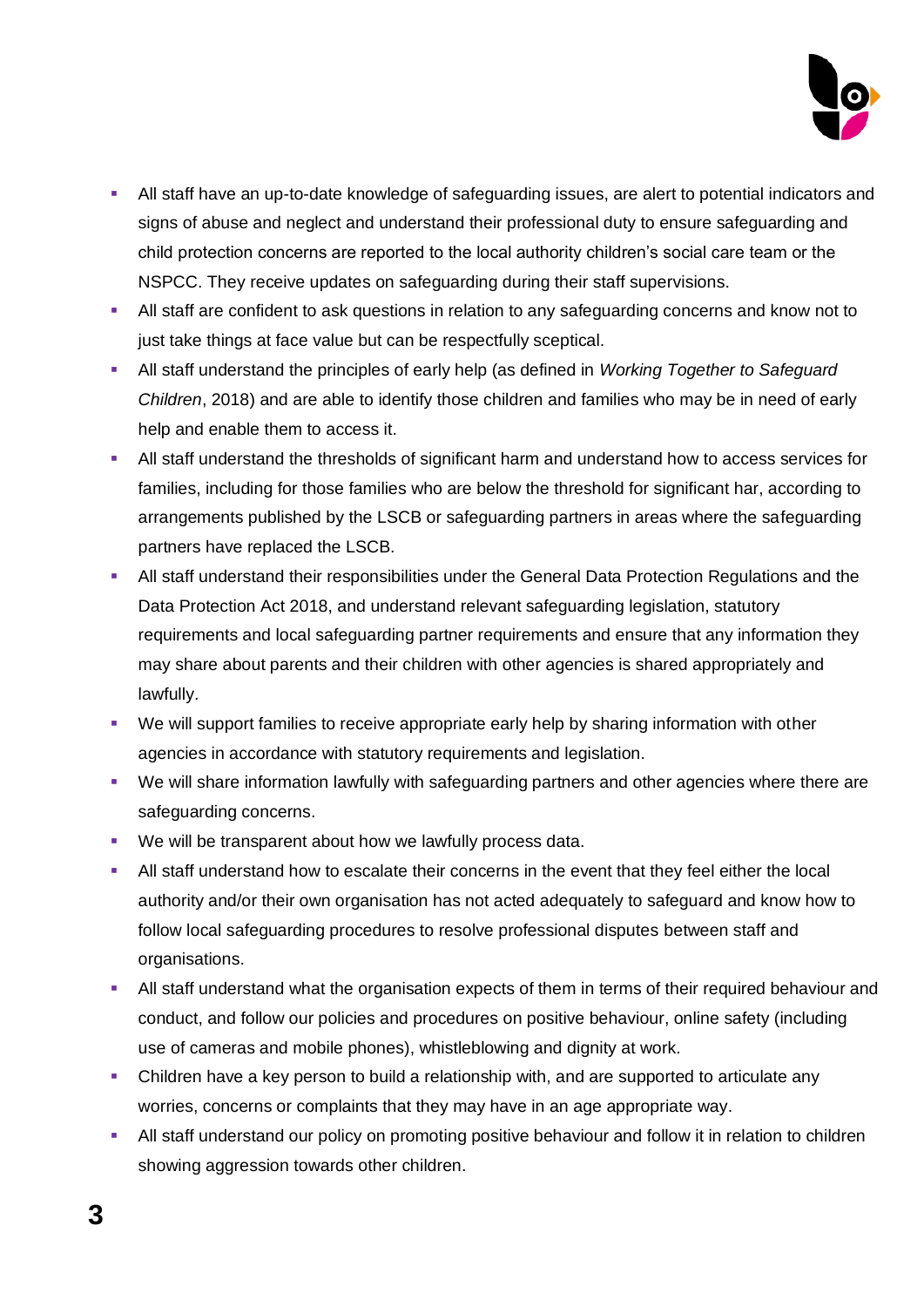

- Adequate and appropriate staffing resources are provided to meet the needs of children.
- **•** Applicants for posts within the setting are clearly informed that the positions are exempt from the Rehabilitation of Offenders Act 1974.
- **Enhanced criminal records and barred lists checks and other suitability checks are carried out for** staff and volunteers prior to their post being confirmed, to ensure that no disqualified person or unsuitable person works at the setting or has access to the children.
- Where applications are rejected based on information disclosed, applicants have the right to know and to challenge incorrect information.
- **Enhanced criminal records and barred lists checks are carried out on anyone living or working on** the premises.
- Volunteers must:
	- **-** be aged 16 or over;
	- **-** be considered competent and responsible;
	- **-** receive a robust induction and regular supervisory meetings;
	- **-** be familiar with all the settings policies and procedures;
	- o be fully checked for suitability if they are to have unsupervised access to the children at any time.
- Information is recorded about staff qualifications, and the identity checks and vetting processes that have been completed including:
	- **-** the criminal records disclosure reference number;
	- **-** certificate of good conduct or equivalent where a UK DBS check is not appropriate;
	- **-** the date the disclosure was obtained; and
	- **-** details of who obtained it.
- All staff and volunteers are informed that they are expected to disclose any convictions, cautions, court orders or reprimands and warnings which may affect their suitability to work with children (whether received before or during their employment with us).
- From 31 August 2018, staff and volunteers in childcare settings that are not based on domestic premises are *not* required to notify their line manager if anyone in their household (including family members, lodgers, partners etc.) has any relevant convictions, cautions, court orders, reprimands or warnings or has been barred from, or had registration refused or cancelled in relation to any childcare provision or have had orders made in relation to care of their children. For childminders and childcare provided from domestic settings they will be required to notify if anyone in their household has any relevant convictions, court orders or reprimands or had registration refused or cancelled in relation to childcare provision or have had certain Orders made in relation to the care of their children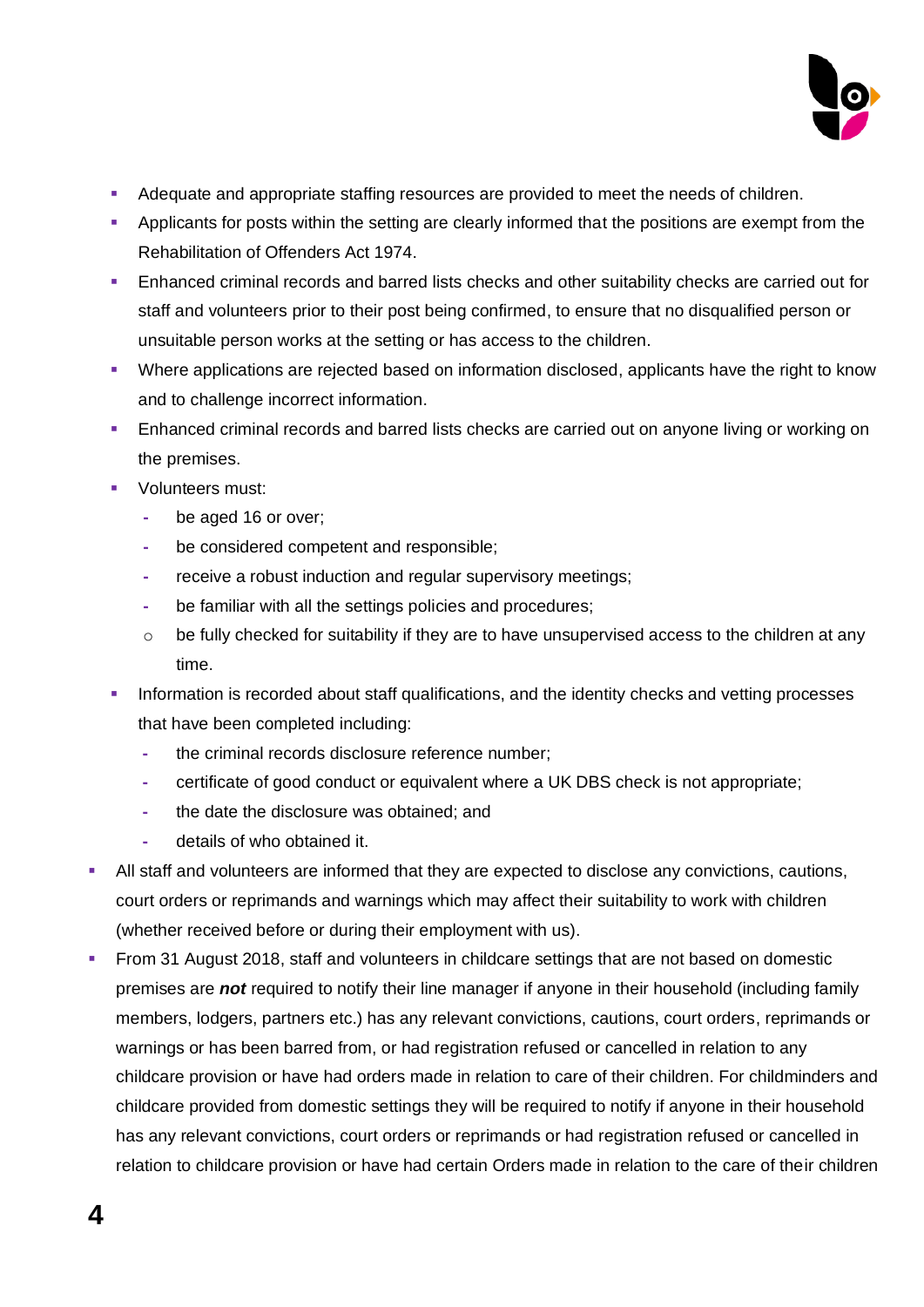

in accordance with the Childcare Disqualification and Childcare Regulations 2018, and Disqualification under the Childcare Act guidance effective from 31 August 2018.

- **EXECT** Staff receive regular supervision, which includes discussion of any safeguarding issues, and their performance and learning needs are reviewed regularly.
- **•** In addition to induction and supervision, staff are provided with clear expectations in relation to their behaviour [outlined in the nurseries policies and procedures].
- We notify the Disclosure and Barring Service of any person who is dismissed from our employment, or resigns in circumstances that would otherwise have led to dismissal for reasons of a child protection concern.
- **Procedures are in place to record the details of visitors to the setting.**
- **EXECUTE SECUTE SECUTE:** Security steps are taken to ensure that we have control over who comes into the setting so that no unauthorised person has unsupervised access to the children.
- **EXECTS** Steps are taken to ensure children are not photographed or filmed on video for any other purpose than to record their development or their participation in events organised by us. Parents sign a consent form and have access to records holding visual images of their child. Staff do not use personal cameras or filming equipment to record images.
- **Personal mobile phones are not used where children are present.**
- **•** Any personal information is held securely and in line with data protection requirements and guidance from the ICO.
- **•** The designated person in the setting has responsibility for ensuring that there is an adequate online safety policy in place.
- We keep a written record of all complaints and concerns including details of how they were responded to.
- We ensure that robust risk assessments are completed, that they are seen and signed by all relevant staff and that they are regularly reviewed and updated, in line with our health and safety policy.
- **•** The designated officer will support the designated person to undertake their role adequately and offer advice, guidance, supervision and support.
- **•** The designated person will inform the designated officer at the first opportunity of every significant safeguarding concern, however this should not delay any referrals being made to children's social care, or where appropriate the LADO, Ofsted or RIDDOR.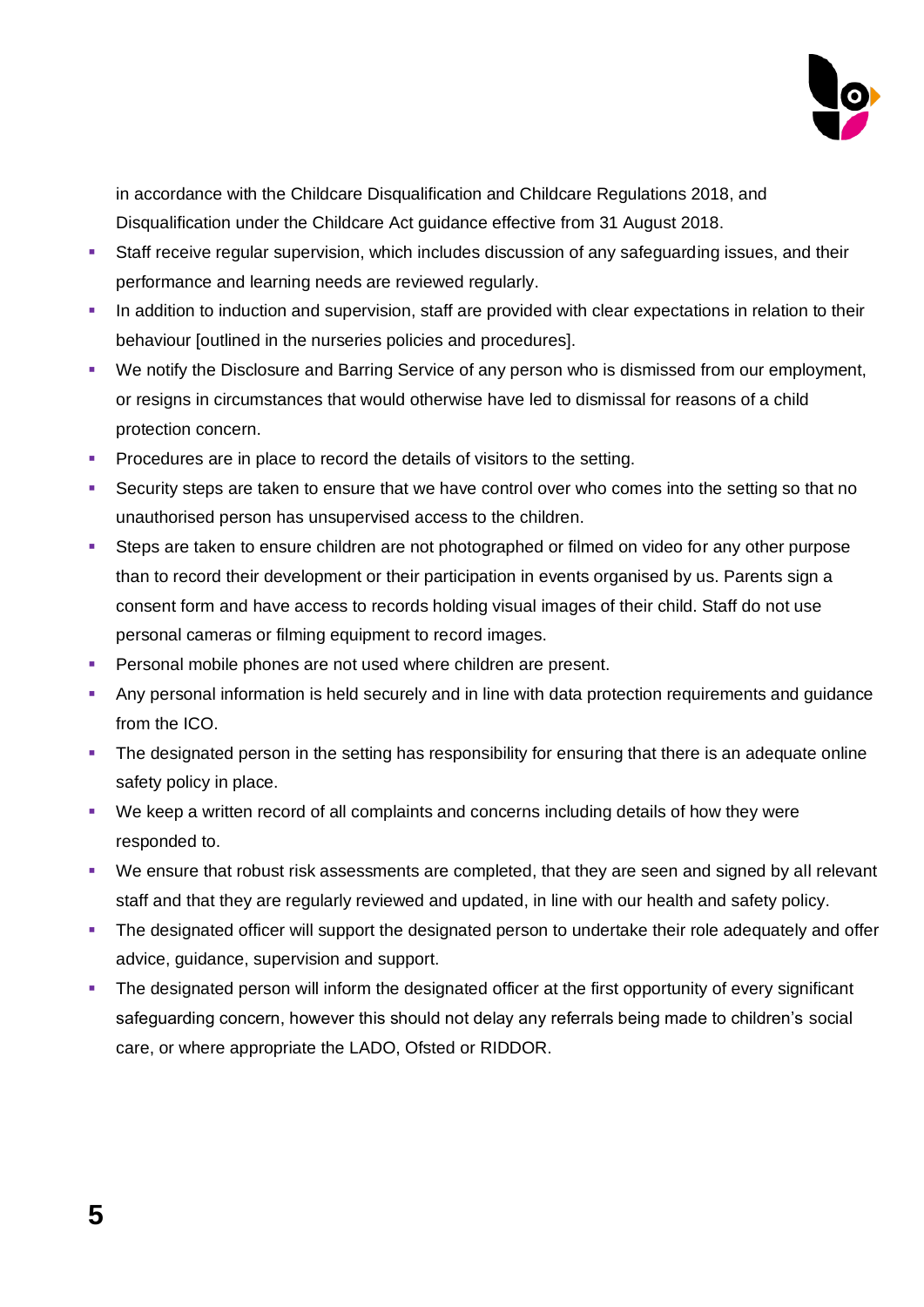

#### *KEY COMMITMENT 2*

We are committed to responding promptly and appropriately to all incidents, allegations or concerns of abuse that may occur and to work with statutory agencies in accordance with the procedures that are set down in 'What to do if you're worried a child is being abused' (HMG, 2015) and the Care Act 2014.

#### *Types of abuse*

There are four main types of abuse of children.

- **Physical abuse** physical harm or injury
- **EXUAL ADUSE** forcing or enticing participation in sexual activities (regardless of whether or not the child or young person is aware of what is happening)
- **EXEDECT** persistent failure to meet basic physical and/or psychological needs, likely to result in serious impairment of health or development
- **Emotional abuse** persistent emotional maltreatment to cause severe and persistent adverse effects on emotional development.

*Other types of abuse include:*

#### *Domestic Abuse*

Domestic abuse is any type of controlling, bullying, threatening or violent behaviour between people in a relationship.

- But it isn't just physical violence domestic abuse includes emotional, physical, sexual, financial or psychological abuse.
- It can happen in any relationship, and even after the relationship has ended. Both men and women can be abused or abusers.
- Domestic abuse can seriously harm children and young people.
- **EXECT** Witnessing domestic abuse is child abuse, and teenagers can suffer domestic abuse in their relationships.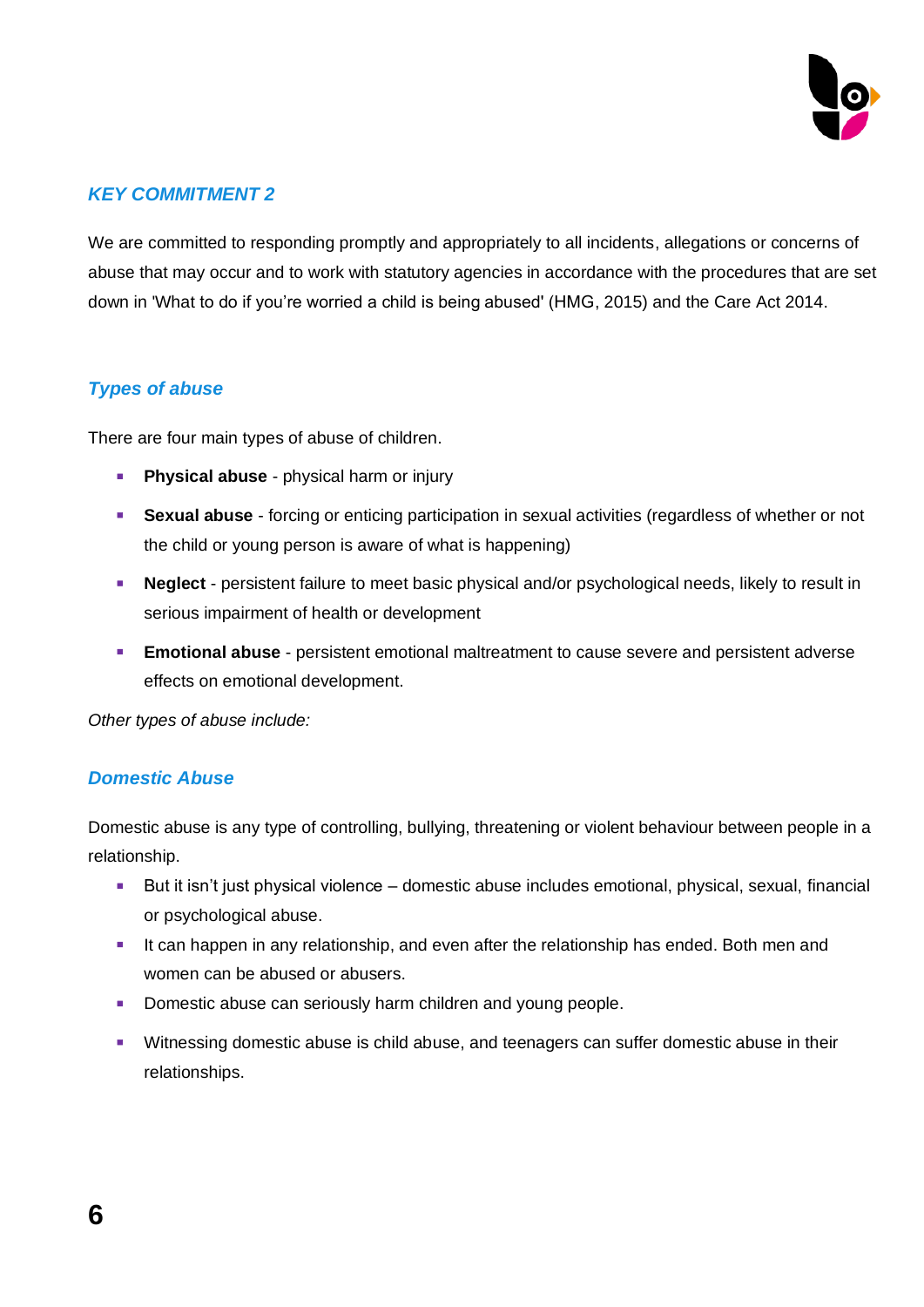

### *Child Sexual Exploitation (CSE)*

- CSE is illegal activity by people who have some form of power and control over children and use it to sexually abuse them.
- **EXECT** It involves forcing or enticing a child (under the age of 18) to take part in sexual activities whether or not the child is aware of what is happening, including exploitative situations, contexts and relationships where children (or a third person or persons) receive 'something' (e.g. food, accommodation, drugs, alcohol, cigarettes, affection, gifts, money) as a result of performing, and/or others performing on them, sexual activities.
- CSE can be a form of organised or complex abuse, involving a number of abusers and/or a number of children.
- CSE can occur through use of technology without the child's immediate recognition, for example the persuasion to post sexual images on the internet/mobile phones with no immediate payment or gain.
- **.** In all cases those exploiting the child/young person have power over them by virtue of their age, gender, intellect, physical strength and/or economic or other resources.

#### *Honour Based Abuse (HBA), including Female Genital Mutilation (FGM) and Forced Marriage*

- **E** Honour Based Abuse (HBA) is violence and abuse in the name of honour, covering a variety of behaviours (including crimes), mainly but not exclusively against females, where the person is being punished by their family and/or community for a perceived transgression against the 'honour' of the family or community, or is required to undergo certain activities or procedures in 'honour' of the family.
- Female Genital Mutilation (FGM) is a collective term for illegal procedures which include the removal of part/all external female genitalia for cultural or other nontherapeutic reasons. The practice is not required by any religion. It is painful, medically unnecessary and has serious health consequences at the time it is carried out and in later life. The procedure is typically performed on girls of any age, but is also performed on new born girls and on young women before marriage/pregnancy. A number of girls die as a direct result of the procedure, from blood loss or infection. FGM may be practised illegally by doctors or traditional health workers in the UK, or girls may be taken abroad for the operation.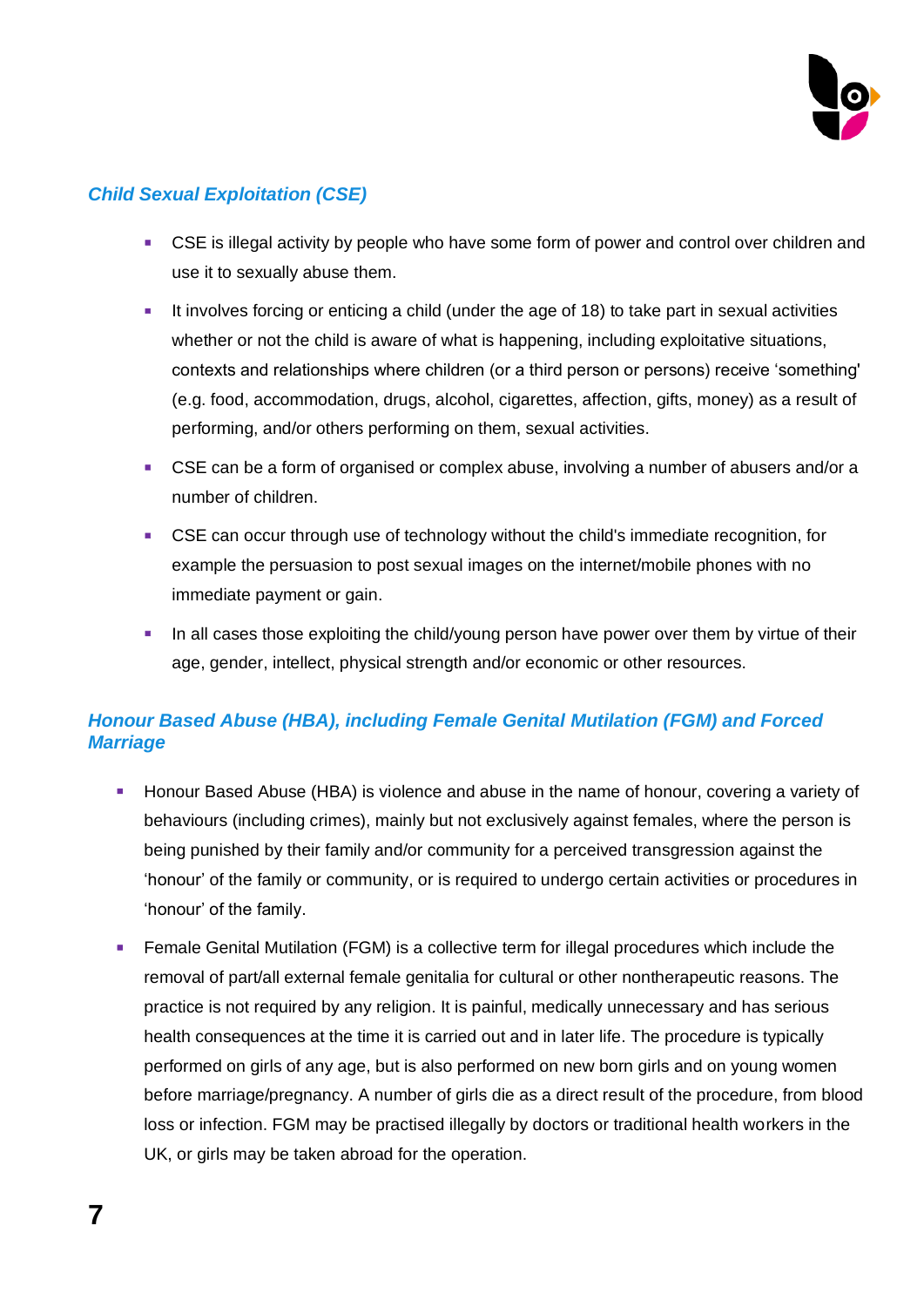

- A Forced Marriage (FM) "is a marriage conducted without the valid consent of both parties, where duress is a factor" ('A Choice by Right' HM Government 2000).
- **■** If you have concerns that a girl or young woman may be taken overseas for FGM then please contact the FCO on **0207 008 1500** or email [fgm@fco.gov.uk](mailto:fgm@fco.gov.uk)

#### *Fabricated or Induced Illness in children*

Fabricated or Induced Illness by carers (FII) can cause significant harm to children. FII involves a well child presented by a carer as ill or disabled, or an ill or disabled child being presented with a more significant problem than he or she has in reality, and suffering harm as a consequence.

There are three main ways of the carer fabricating or inducing illness in a child. These are not mutually exclusive and include:

- Fabrication of signs and symptoms. This may include fabrication of past medical history;
- Fabrication of signs and symptoms and falsification of hospital charts and records, and specimens of bodily fluids.
- **EXECT** This may also include falsification of letters and documents;
- **EXECUTE:** Induction of illness by a variety of means.

#### *Peer on Peer Abuse*

Peer on peer abuse can take many forms and any concerns raised will be investigated and dealt with appropriately. There are many forms of abuse that may occur between peers and this list is not exhaustive. Types of abuse:

- Physical abuse (biting, hitting, kicking, hair pulling etc)
- Sexually harmful behaviour/sexual abuse (inappropriate touching, sexual language etc)
- Bullying (physical name calling etc)
- Cyber bullying
- Prejudiced Behaviour (causes someone to feel powerless, worthless, excluded or marginalised, and which is connected with prejudices around belonging, identity and equality in wider society – in particular, prejudices to do with disabilities and special educational needs, ethnic, cultural and religious backgrounds, gender, home life).

No peer on peer abuse should be tolerated or minimised as part of growing up and all those involved with be provided with an appropriate level of support. It is understood that those children who have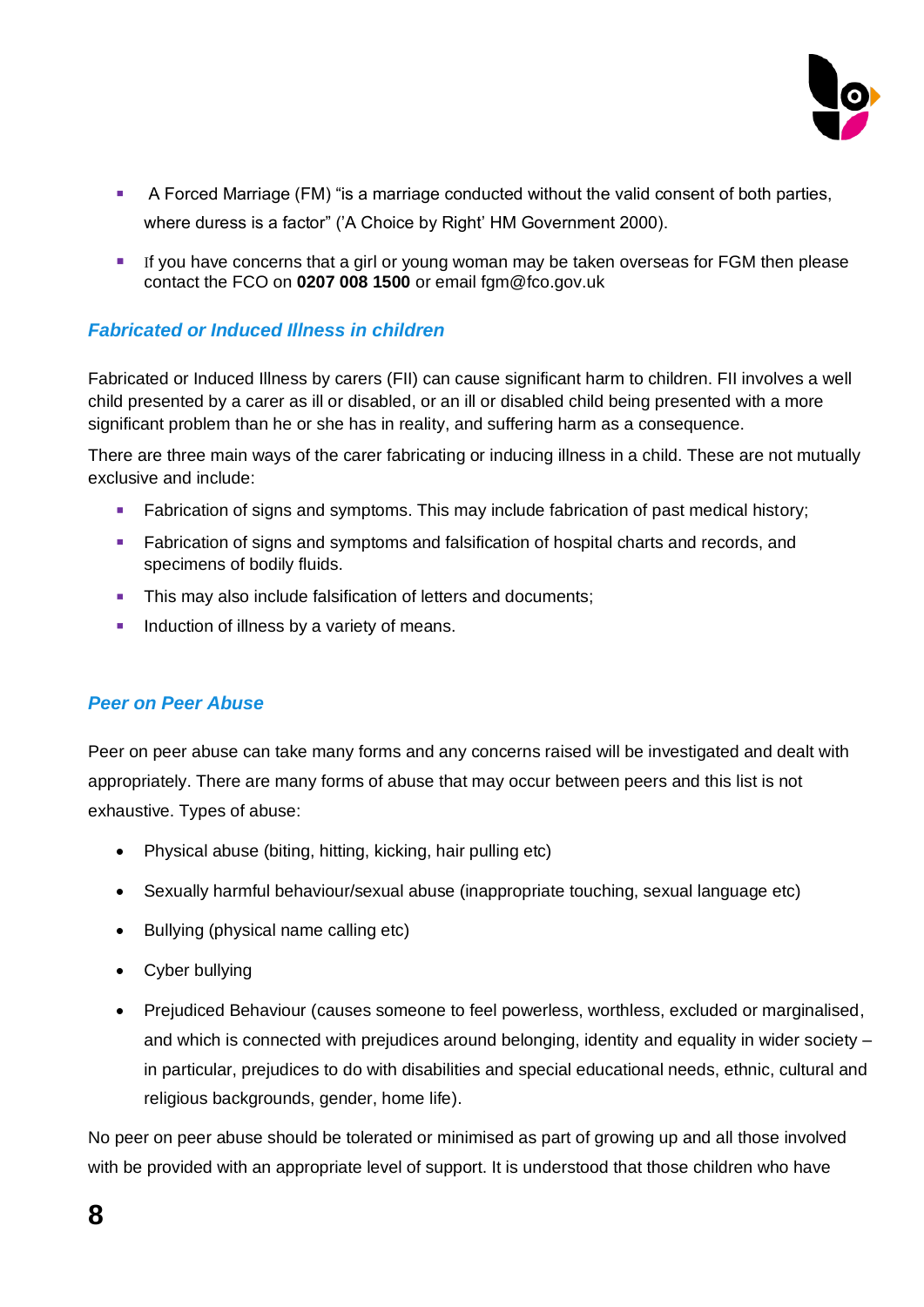

experienced abuse in their own lives may in turn abuse others. This requires a considered and sensitive approach in order that the child can receive appropriate help and support**.**

#### *Nursery Attendance*

As part of the nursery daily routine we hold attendance registers and note reasons for children's absences. If we have concerns about a child's absence with regard to safeguarding issues then we would follow our procedures for recording and reporting.

#### *Responding to suspicions of abuse*

- We acknowledge that abuse of children can take different forms physical, emotional, and sexual, as well as neglect.
- We ensure that all staff have an understanding of the additional vulnerabilities that arise from special educational needs and/or disabilities, plus inequalities of race, gender, language, religion, sexual orientation or culture, and that these receive full consideration in relation to child, young person or vulnerable adult protection.
- **•** When children are suffering from physical, sexual or emotional abuse, or experiencing neglect, this may be demonstrated through:
	- **-** significant changes in their behaviour;
	- **-** deterioration in their general well-being;
	- **-** their comments which may give cause for concern, or the things they say (direct or indirect
	- **-** disclosure);
	- **-** changes in their appearance, their behaviour, or their play;
	- **-** unexplained bruising, marks or signs of possible abuse or neglect; and
	- **-** any reason to suspect neglect or abuse outside the setting.
- We understand how to identify children who may be in need of early help, how to access services for them
- We understand that we should refer a child who meets the s17 Children Act 1989 child in need definition to local authority children's social work services
- We understand that we should refer any child who may be at risk of significant harm to local authority children's social work services.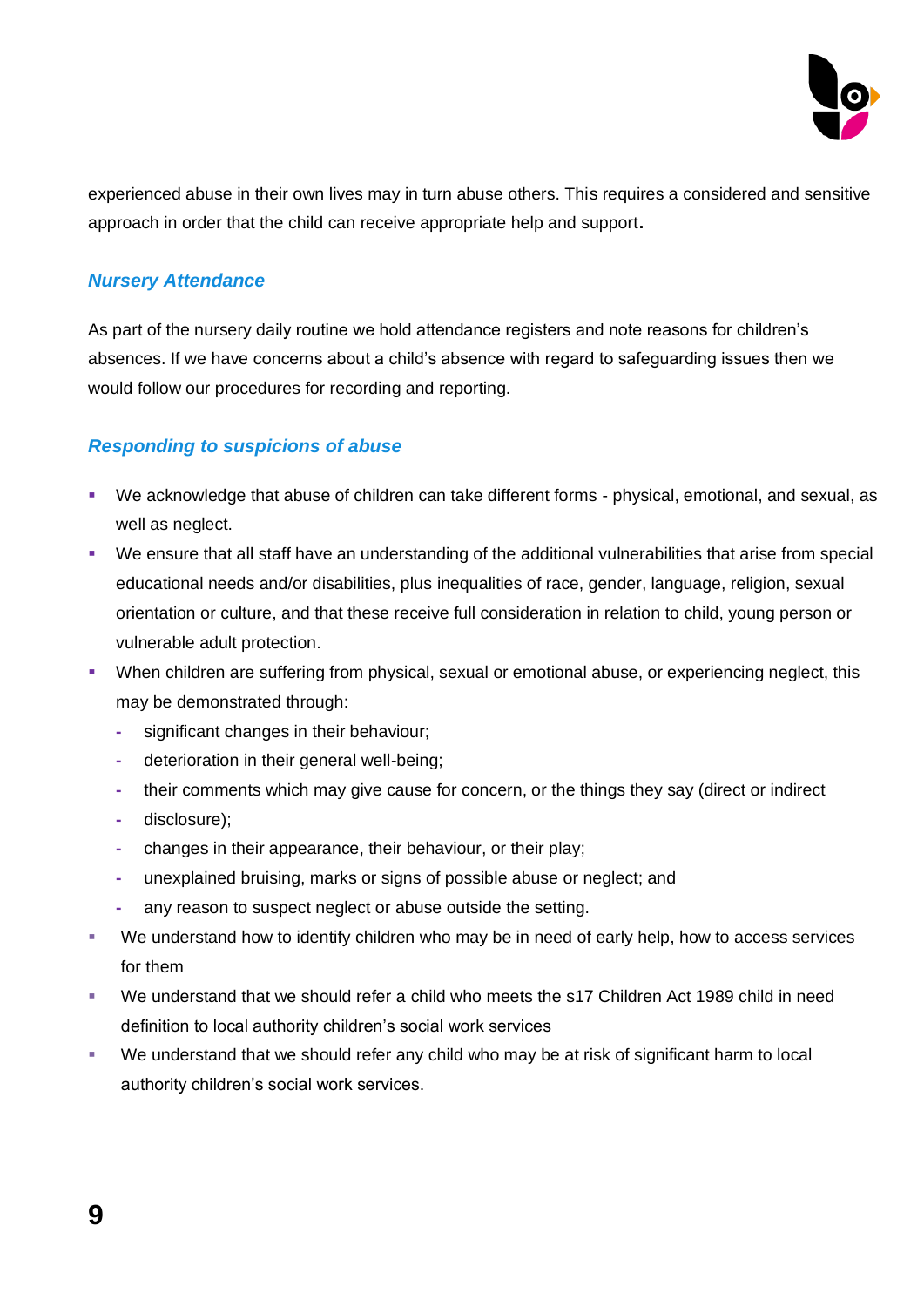

- We are aware of the 'hidden harm' agenda concerning parents with drug and alcohol problems and consider other factors affecting parental capacity and risk, such as social exclusion, domestic violence, radicalisation, mental or physical illness and parent's learning disability.
- We are aware that children's vulnerability is potentially increased when they are privately fostered and when we know that a child is being cared for under a private fostering arrangement, we inform our local authority children's social care team.
- We are aware of other factors that affect children's vulnerability that may affect, or may have affected, children and young people using our provision, such as abuse of children who have special educational needs and/or disabilities; fabricated or induced illness; child abuse linked to beliefs in spirit possession; sexual exploitation of children, including through internet abuse; Female Genital Mutilation and radicalisation or extremism.
- **.** In relation to radicalisation and extremism, we follow the Prevent Duty guidance for England and Wales published by the Home Office and LSCB procedures on responding to radicalisation.

#### *Radicalisation & Terrorism*

We are committed to promoting children's personal, social and emotional development, ensuring that children learn right from wrong, mix and share with other children and value other's views, know about similarities and differences between themselves and others, and challenge negative attitudes and stereotypes.

- We teach a broad and balanced curriculum which promotes the spiritual, moral, cultural, mental and physical development of pupils and prepares them for the opportunities, responsibilities and experiences of life, ensuring that we promote community cohesion and fundamental British Values as part of everyday life at the preschool.
- **•** Protecting children from the risk of radicalisation is seen as part of the nursery wider safeguarding duty, and is similar in nature to protecting children from other forms of harm and abuse.
- **E** All staff will have training that gives them the knowledge and confidence to identify children at risk of being drawn into terrorism, and to challenge extremist ideas which can be used to legitimise terrorism and are shared by terrorist groups. Prevent awareness training will be a key part of this.
- **•** During the process of radicalisation it is possible to intervene to prevent vulnerable people being radicalised. Radicalisation refers to the process by which a person comes to support terrorism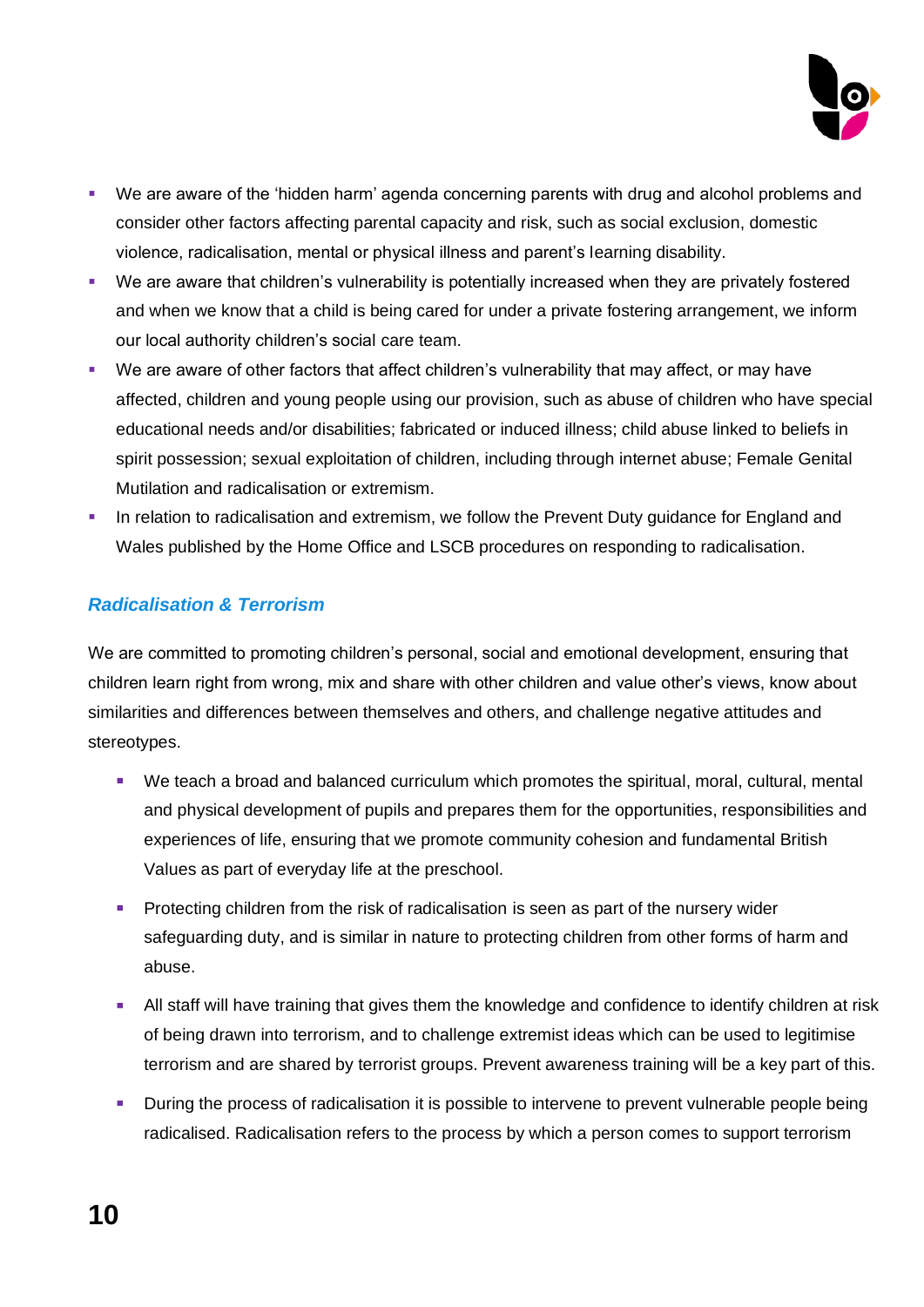

and forms of extremism. There is no single way of identifying an individual who is likely to be susceptible to an extremist ideology.

- Extremism is vocal or active opposition to fundamental British values, including democracy, the rule of law, individual liberty and mutual respect and tolerance of different faiths and beliefs. Also include in our definition of extremism; calls for the death of members of our armed forces, whether in this country or overseas.
- Specific background factors may contribute to vulnerability which are often combined with specific influences such as family, friends or online, and with specific needs for which an extremist or terrorist group may appear to provide an answer. The internet and the use of social media in particular has become a major factor in the radicalisation of young people. As with managing other safeguarding risks, staff should be alert to changes in children's behaviour which could indicate that they may be in need of help or protection.
- Staff should use their professional judgement in identifying children who might be at risk of radicalisation and consult with the Designated Safeguarding Leader if they have any worries or concerns.
- The Designated Safeguarding Leader should make a referral to the ESCB who will make a referral to the Channel programme if there are concerns that a child or the child's family are at risk of radicalisation. Preventing extremism in schools and children's services

Email: [counter.extremism@education.gsi.gov.uk](mailto:counter.extremism@education.gsi.gov.uk) or **Telephone 0207 3407264** If you are concerned about extremism in a school or organisation that works with children, or if you think a child might be at risk of extremism, contact the helpline. Open Monday to Friday from 9am to 6pm (excluding bank holidays).

- **The designated person completes online Channel training, online Prevent training and attends local** WRAP training where available to ensure they are familiar with the local protocol and procedures for responding to concerns about radicalisation.
- We are aware of the mandatory duty that applies to teachers, and health workers to report cases of Female Genital Mutilation to the police. We are also aware that early years practitioners should follow local authority published safeguarding procedures to respond to FGM and other safeguarding issues, which involves contacting police if a crime of FGM has been or may be about to be committed.
- We also make ourselves aware that some children and young people are affected by gang activity, by complex, multiple or organised abuse, through forced marriage or honour based violence or may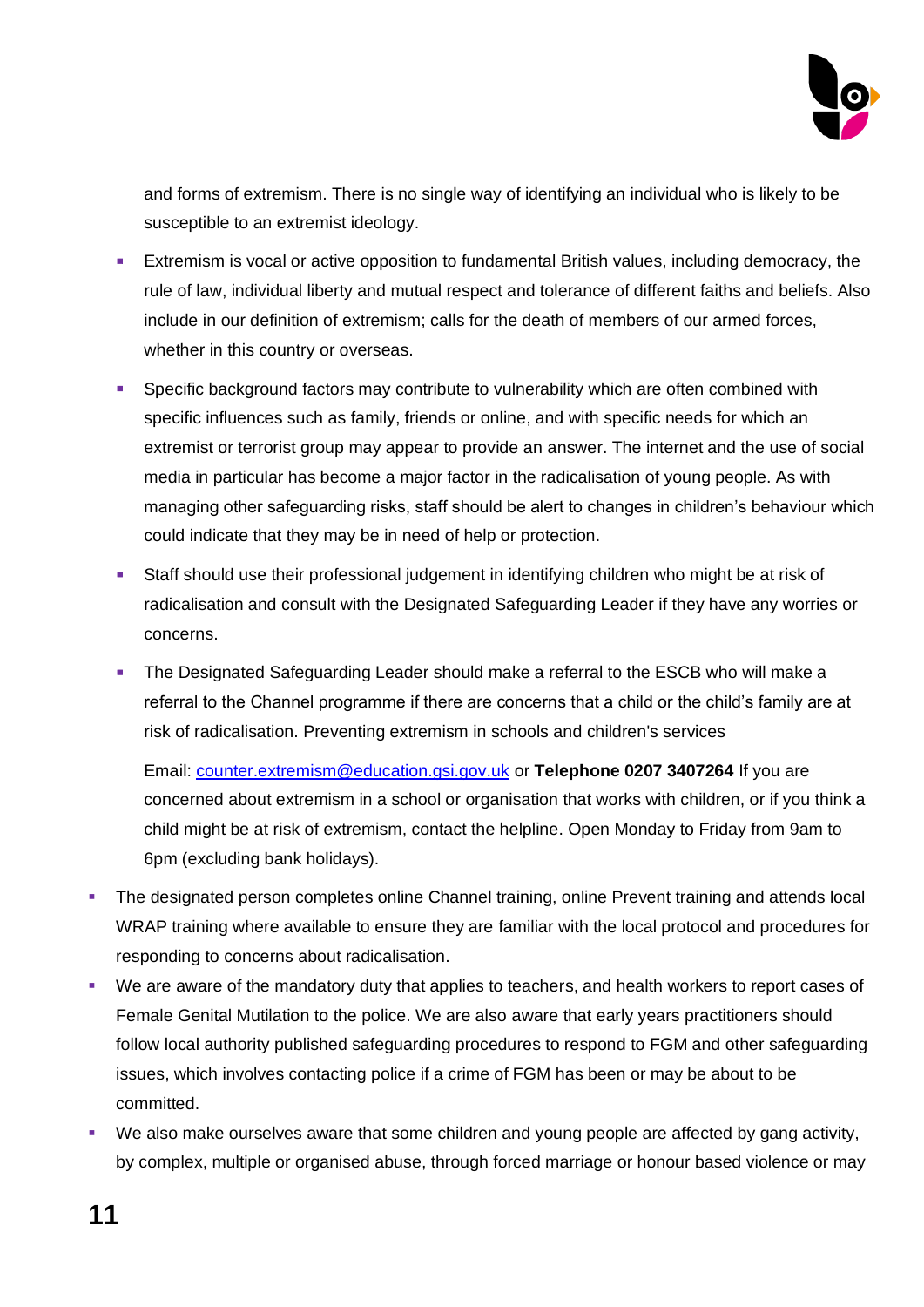

be victims of child trafficking. While this may be less likely to affect young children in our care, we may become aware of any of these factors affecting older children and young people who we may come into contact with.

- **.** If we become concerned that a child may be a victim of modern slavery or human trafficking we will refer to the National Referral Mechanism, as soon as possible and refer and/or seek advice to the local authority children's social work service and/or police.
- We will be alert to the threats children may face from outside their families, such as that posed by organised crime groups such as county lines and child sexual exploitation, online use and from within peer groups and the wider community.
- Where we believe that a child in our care or that is known to us may be affected by any of these factors we follow the procedures below for reporting child protection and child in need concerns and follow the LSCB procedures, or when they come into force replacing the LSCB, we will follow the local procedures as published by the local safeguarding partners.
- Where such indicators are apparent, the child's key person makes a dated record of the details of the concern and discusses what to do with the member of staff who is acting as the designated person. The information is stored on the child's personal file.
- **•** In the event that a staff member or volunteer is unhappy with the decision made of the designated person in relation to whether to make a safeguarding referral they must follow escalation procedures.
- We refer concerns about children's welfare to the local authority children's social care team and cooperate fully in any subsequent investigation. NB In some cases this may mean the police or another agency identified by the Local Safeguarding Children Board (or the local safeguarding partners when their published safeguarding arrangements take over from the LSCB).
- We respond to any disclosures sensitively and appropriately and take care not to influence the outcome either through the way we speak to children or by asking questions of children (although we may check out/clarify the details of what we think they have told us with them).
- We take account of the need to protect young people aged 16-19 as defined by the Children Act 1989. This may include students or school children on work placement, young employees or young parents. Where abuse or neglect is suspected we follow the procedure for reporting any other child protection concerns. The views of the young person will always be taken into account in an age appropriate way, but the setting may override the young person's refusal to consent to share information if it feels that it is necessary to prevent a crime from being committed or intervene where one may have been, or to prevent harm to a child or adult. Sharing confidential information without consent is done only where not sharing it could be worse than the outcome of having shared it.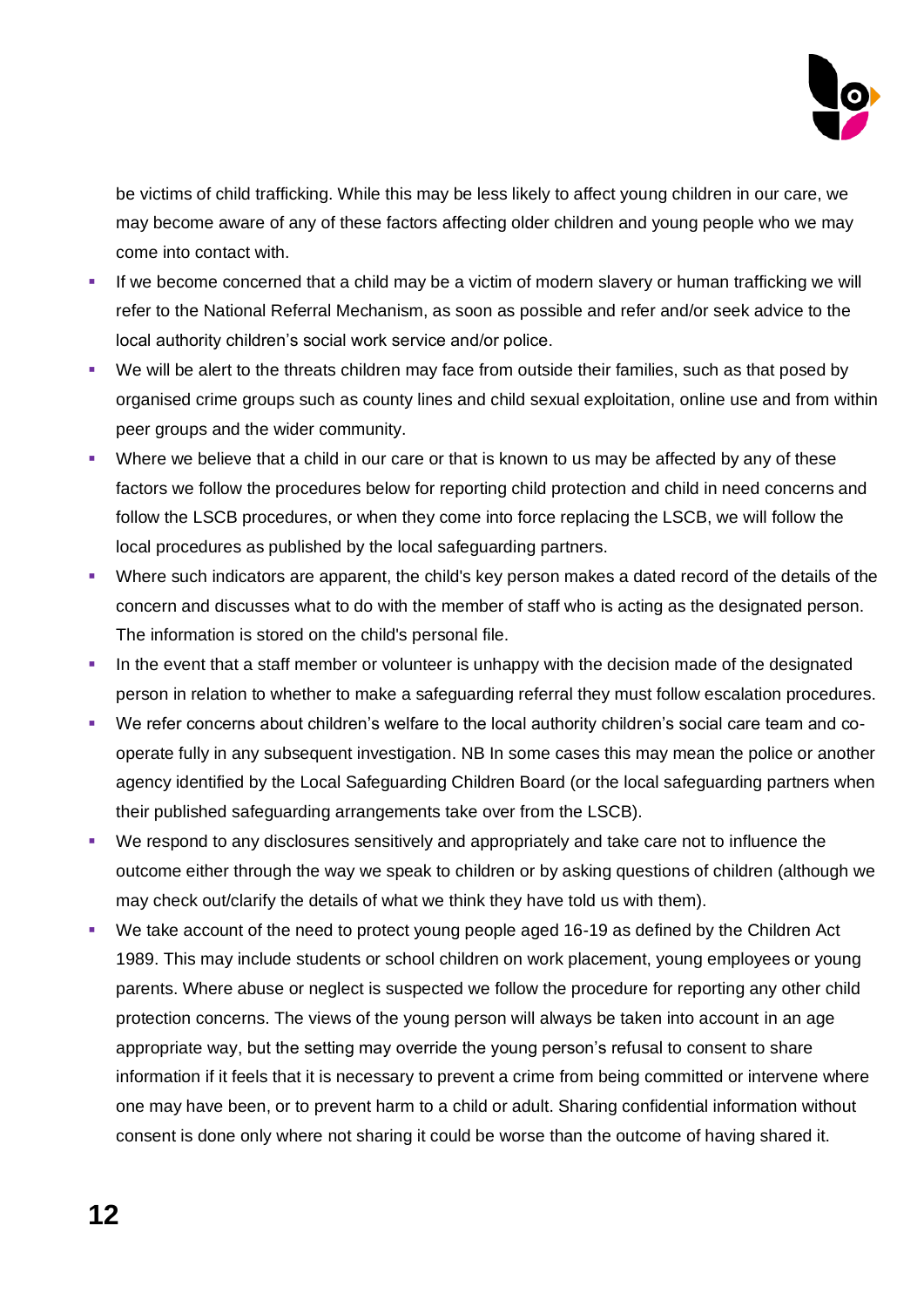

- **EXT All staff are also aware that adults can also be vulnerable and know how to refer adults who are in** need of community care services.
- All staff know that they can contact the NSPCC whistleblowing helpline if they feel that or organisation and the local authority have not taken appropriate action to safeguard a child and this has not been addressed satisfactorily through organisational escalation and professional challenge procedures.
- We have a whistleblowing policy in place.
- **•** Staff/volunteers know they can contact the organisation Public Concern at Work for advice relating to whistleblowing dilemmas; if they feel that the organisation has not acted adequately in relation to safeguarding they can contact the NSPCC whistleblowing helpline on 0800 028 0285 or email: help@nspcc.org.uk

# *Recording suspicions of abuse and disclosures*

- Where a child makes comments to a member of staff that give cause for concern (disclosure), or a member of staff observes signs or signals that give cause for concern, such as significant changes in behaviour; deterioration in general well-being; unexplained bruising, marks or signs of possible abuse or neglect; that member of staff:
	- **-** listens to the child, offers reassurance and gives assurance that she or he will take action;
	- **-** does not question the child, although it is OK to ask questions for the purposes of clarification;
	- **-** makes a written record that forms an objective record of the observation or disclosure that includes: the date and time of the observation or the disclosure; the exact words spoken by the child as far as possible; the name of the person to whom the concern was reported, with the date and time; and the names of any other person present at the time.
- **•** These records are signed and dated and kept in the child's personal file, which is kept securely and confidentially.
- **•** The member of staff acting as the designated person is informed of the issue at the earliest opportunity, and always within one working day.
- Where the Local Safeguarding Children Board or local safeguarding partners safeguarding procedures stipulates the process for recording and sharing concerns, we include those procedures alongside this procedure and follow the steps set down by the Local Safeguarding Children Board.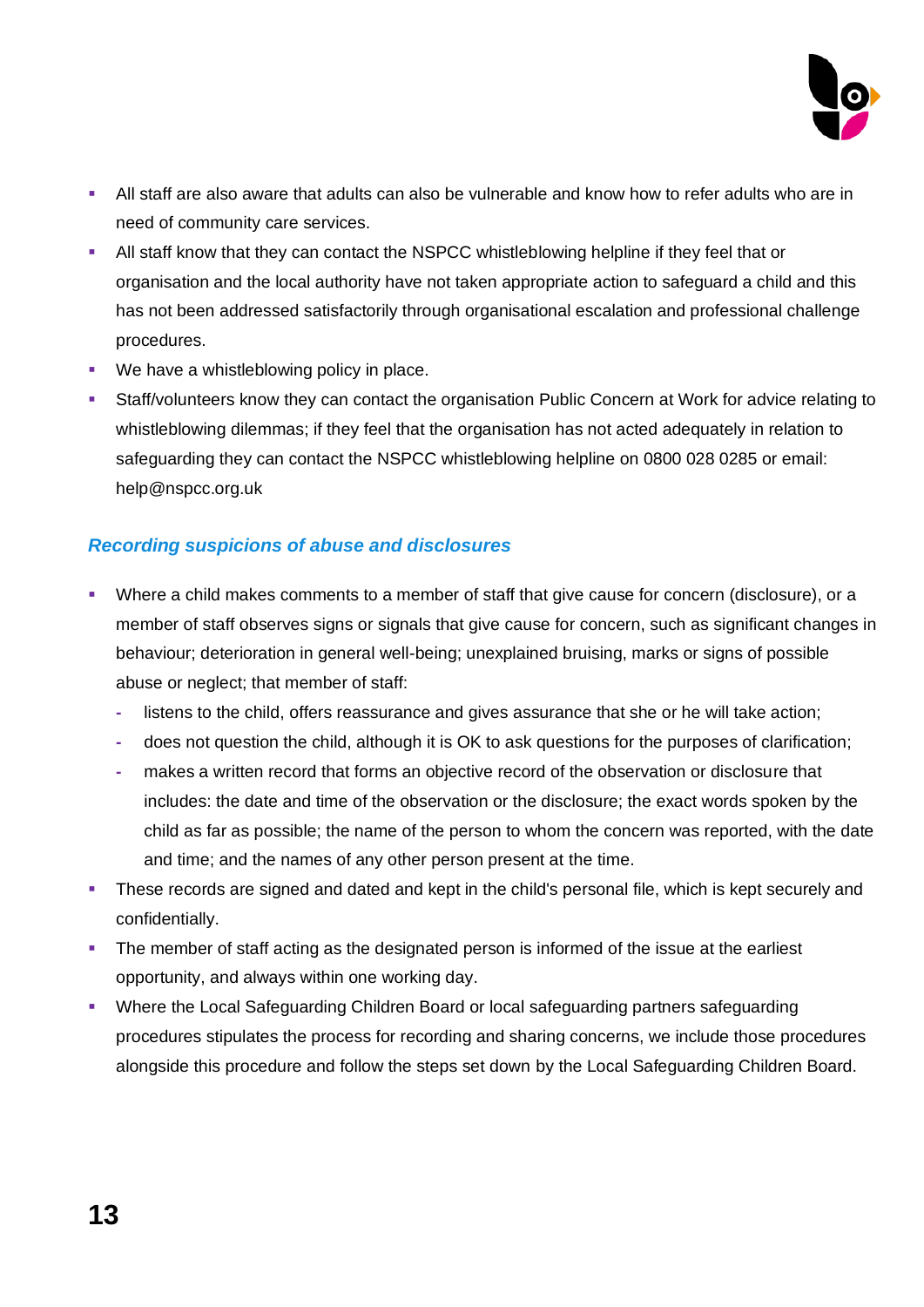

### *Making a referral to the local authority children's social care team*

- *Safeguarding Children* (Pre-school Learning Alliance 2013) contains procedures to help in making a referral to the local children's social care team, as well as template forms for recording concerns and to assist with making a referral.
- We keep a copy of this document alongside the procedures for recording and reporting set down by our Local Safeguarding Children Board, which [we/I] follow where local procedures differ from those of the Early Years Alliance.

Essex Social Care Direct contains detailed procedures for making a referral. This is based on 'What to do if you are worried about a child' and ESCB Children and Families Hub Partner Access Map.

#### **How to report a concern about a child**

If you are concerned that a child or young person is being harmed or neglected or is at risk of this you should contact the Children and Families Hub. If possible, be clear about the service you require when ringing [\(see information below\).](http://www.escb.co.uk/en-gb/workingwithchildren/concernsaboutthewelfareofachild.aspx#FOH process)

#### **Children and Families Hub**

#### **Mon-Thurs 8.45-5.30pm Fri 8.45-4.30pm 0345 603 7627**

Website - https://www.essexeffectivesupport.org.uk/request-support/

#### **Specifically ask for the Children and Families Hub and state if it is:**

Information Advice and Guidance to support a family (Level 2 & 3)

Or

Safeguarding Concerns about a child (Level 4)

**An adviser will listen to and respond to your concerns and will signpost support depending on the level of need identified.**

**Emergency Duty Service** 

**Out of Hours** - 5.30pm - 9.00am Monday - Thursday, 4.30pm-9.00am - Friday and Bank holidays Telephone: **0345 606 1212** Immediate concerns about the safety of a child Telephone: **0345 603 7634**

This service will respond to all concerns raised about children where there is a statutory duty to do so or that the matter is so urgent it cannot wait until the next day and place an individual at risk of harm.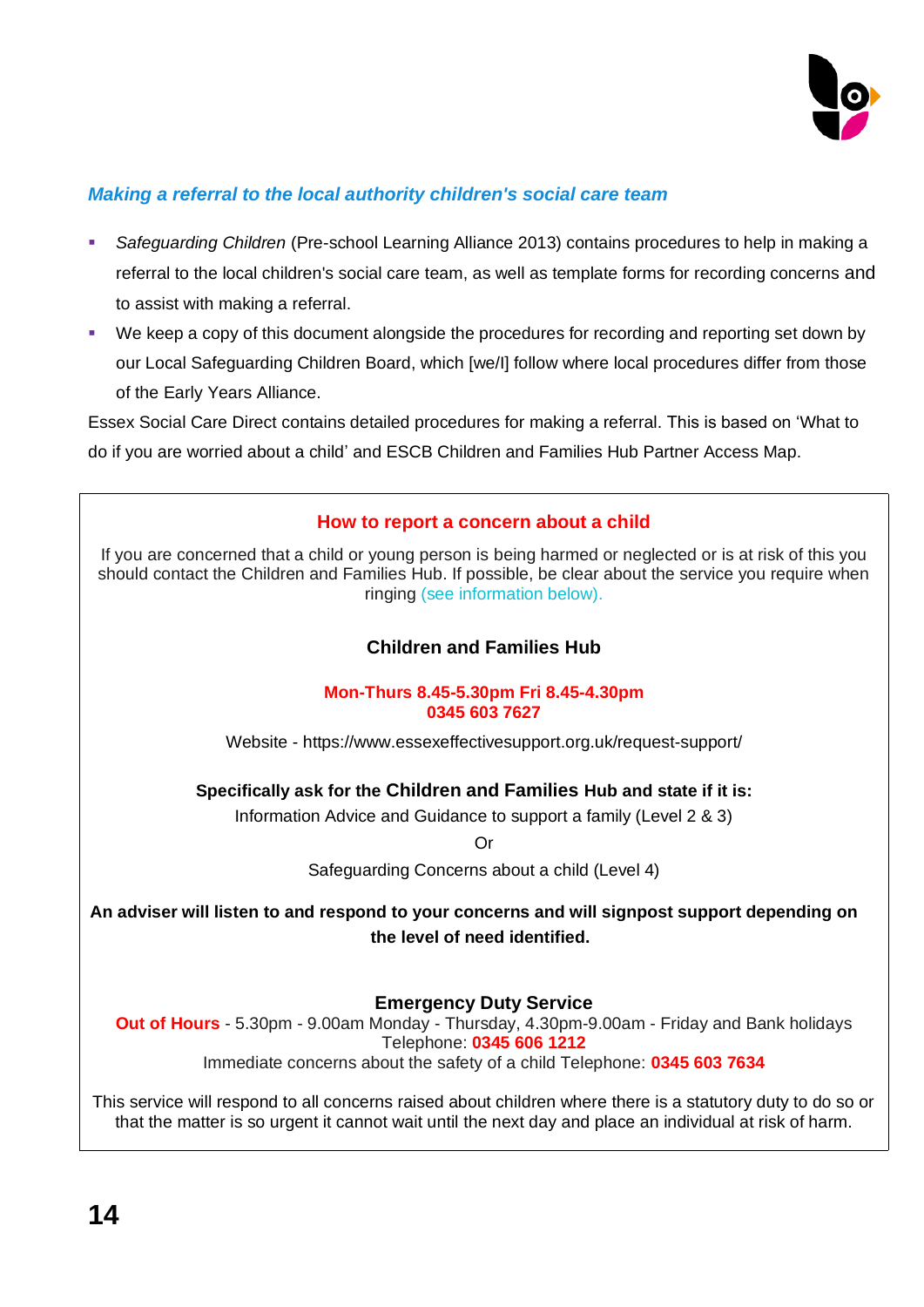

#### **If there is an immediate risk of harm to a child then contact the Police on 999.**

#### *Escalation process*

- **.** If we feel that a referral made has not been dealt with properly or that concerns are not being addressed or responded to, we will follow the LSCB escalation process.
- We will ensure that staff are aware of how to escalate concerns.
- We will follow local procedures published by the LSCB or safeguarding partners to resolve professional disputes.

#### *Informing parents*

- **Parents are normally the first point of contact. Concerns are normally discussed with parents to gain** their view of events, unless it is felt that this may put the child or other person at risk, or may interfere with the course of a police investigation, or may unduly delay the referral, or unless it is otherwise unreasonable to seek consent. Advice will be sought from social care, or in some circumstances police, where necessary.
- Parents are informed when we make a record of concerns in their child's file and that we also make a note of any discussion we have with them regarding a concern.
- **EXTE:** If a suspicion of abuse warrants referral to social care, parents are informed at the same time that the referral will be made, except where the procedures of the Local Safeguarding Children Board/Local Safeguarding Partners does not allow this, for example, where it is believed that the child may be placed at risk.
- **.** This will usually be the case where the parent is the likely abuser or where sexual abuse may have occurred.
- If there is a possibility that advising a parent beforehand may place a child at greater risk (or interfere with a police response) the designated person should consider seeking advice from children's social care, about whether or not to advise parents beforehand, and should record and follow the advice given.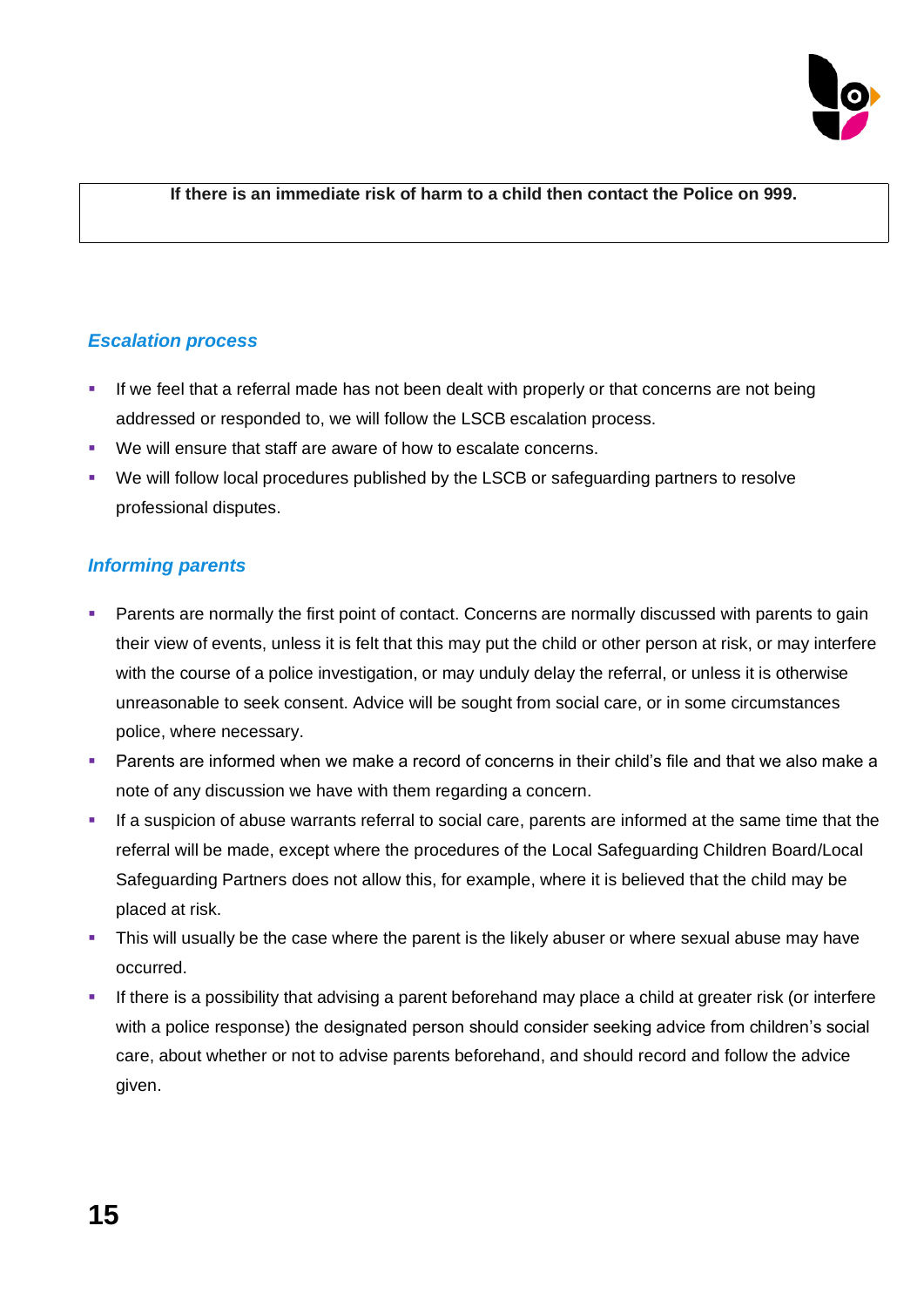

#### *Liaison with other agencies and multi-agency working*

- We work within the Local Safeguarding Children Board/Local Safeguarding Partners guidelines.
- The current version of 'What to do if you're worried a child is being abused' is available for parents and staff and all staff are familiar with what they need to do if they have concerns.
- We have procedures for contacting the local authority regarding child protection issues and concerns about children's welfare, including maintaining a list of names, addresses and telephone numbers of social workers, to ensure that it is easy, in any emergency, for the setting and children's social care to work well together.
- We notify Ofsted of any incident or accident and any changes in our arrangements which may affect the well-being of children or where an allegation of abuse is made against a member of staff (whether the allegations relate to harm or abuse committed on our premises or elsewhere). Notifications to Ofsted are made as soon as is reasonably practicable, but at the latest within 14 days of the allegations being made.
- Contact details for the local National Society for the Prevention of Cruelty to Children (NSPCC) are also kept.

#### *Allegations against staff and persons in position of trust*

- We ensure that all parents know how to complain about the behaviour or actions of staff or volunteers within the setting, or anyone living or working on the premises occupied by the setting, which may include an allegation of abuse.
- We ensure that all staff volunteers and anyone else working in the setting knows how to raise concerns that they may have about the conduct or behaviour of other people including staff/colleagues.
- We differentiate between allegations, and concerns about the quality of care or practice and complaints and have a separate process for responding to complaints
- We respond to any inappropriate behaviour displayed by members of staff, volunteer or any other person living or working on the premises, which includes:
	- **-** inappropriate sexual comments;
	- **-** excessive one-to-one attention beyond the requirements of their usual role and responsibilities, or inappropriate sharing of images.
- We will recognise and respond to allegations that a person who works with children has:
	- **-** behaved in a way that has harmed a child, or may have harmed a child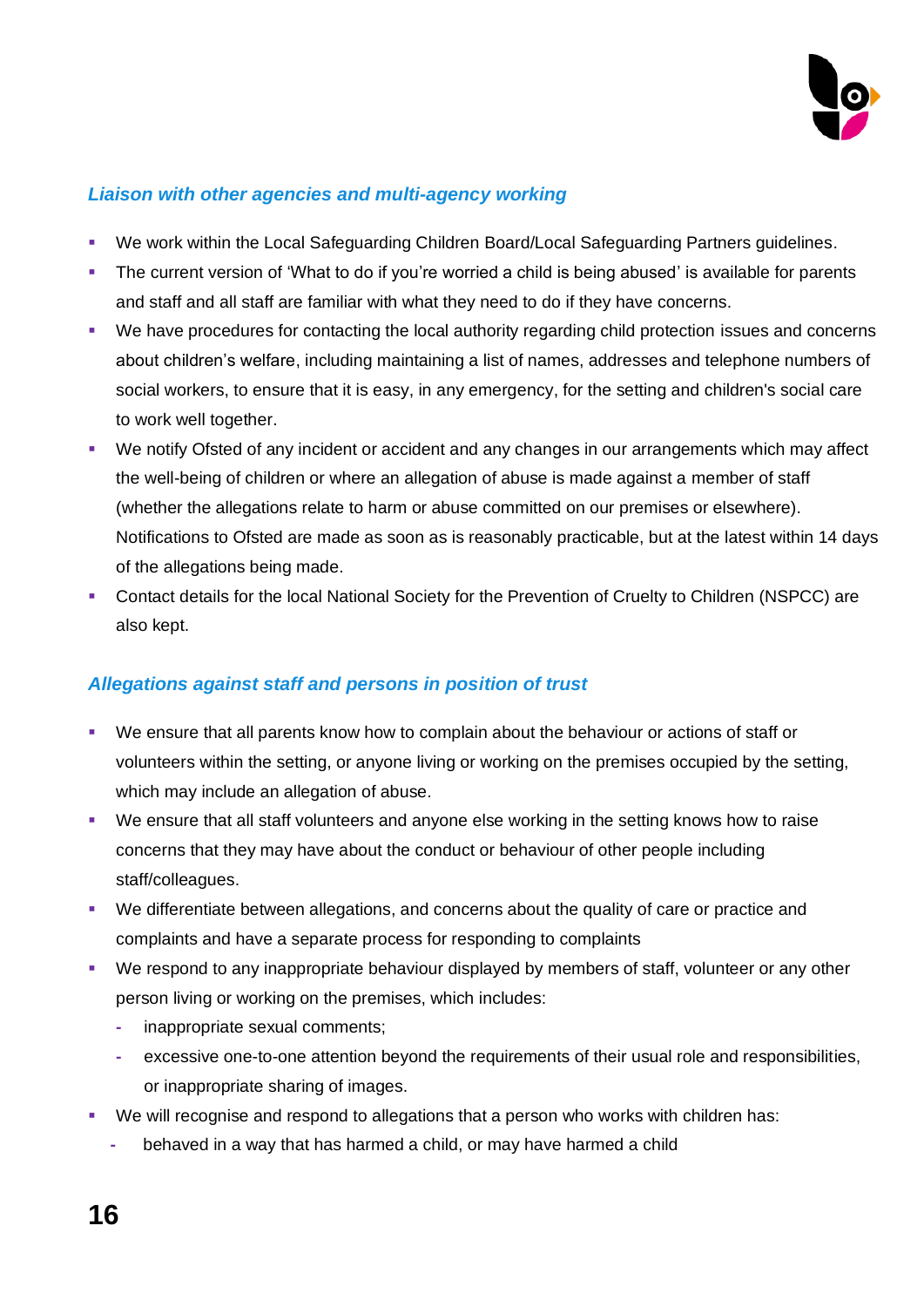

- **-** possibly committed a criminal offence against or related to a child
- **-** behaved towards a child or children in a way that indicates they may pose a risk of harm to children
- We follow the guidance of the Local Safeguarding Children Board/Local Safeguarding Partners when responding to any complaint that a member of staff or volunteer within the setting, or anyone living or working on the premises occupied by the setting, has abused a child.
- We ensure that all staff and volunteers know how to raise concerns about a member of staff or volunteer within the setting. We respond to any concerns raised by staff and volunteers who know how to escalate their concerns if they are not satisfied with our response
- We respond to any disclosure by children or staff that abuse by a member of staff or volunteer within the setting, or anyone living or working on the premises occupied by the setting, may have taken, or is taking place, by first recording the details of any such alleged incident.
- We refer any such complaint immediately to a senior manager within the organisation and the Local Authority Designated Officer (LADO) as necessary to investigate and/or offer advice:

#### **Local Authority Designated officer (LADO)** Email: **[childrens.safeguarding@essex.gov.uk](mailto:childrens.safeguarding@essex.gov.uk) 03330 139797**

- We also report any such alleged incident to Ofsted **0300 1234666** (unless advised by LADO that this is unnecessary due to the incident not meeting the threshold), as well as what measures we have taken. We are aware that it is an offence not to do this.
- We co-operate entirely with any investigation carried out by children's social care in conjunction with the police.
- Where the management team and children's social care agree it is appropriate in the circumstances, the member of staff or volunteer will be suspended for the duration of the investigation. This is not an indication of admission that the alleged incident has taken place, but is to protect the staff, as well as children and families, throughout the process. Where it is appropriate and practical and agreed with LADO, we will seek to offer an alternative to suspension for the duration of the investigation, if an alternative is available that will safeguard children and not place the affected staff or volunteer at risk.

# *Disciplinary action*

Where a member of staff or volunteer has been dismissed due to engaging in activities that caused concern for the safeguarding of children or vulnerable adults, we will notify the Disclosure and Barring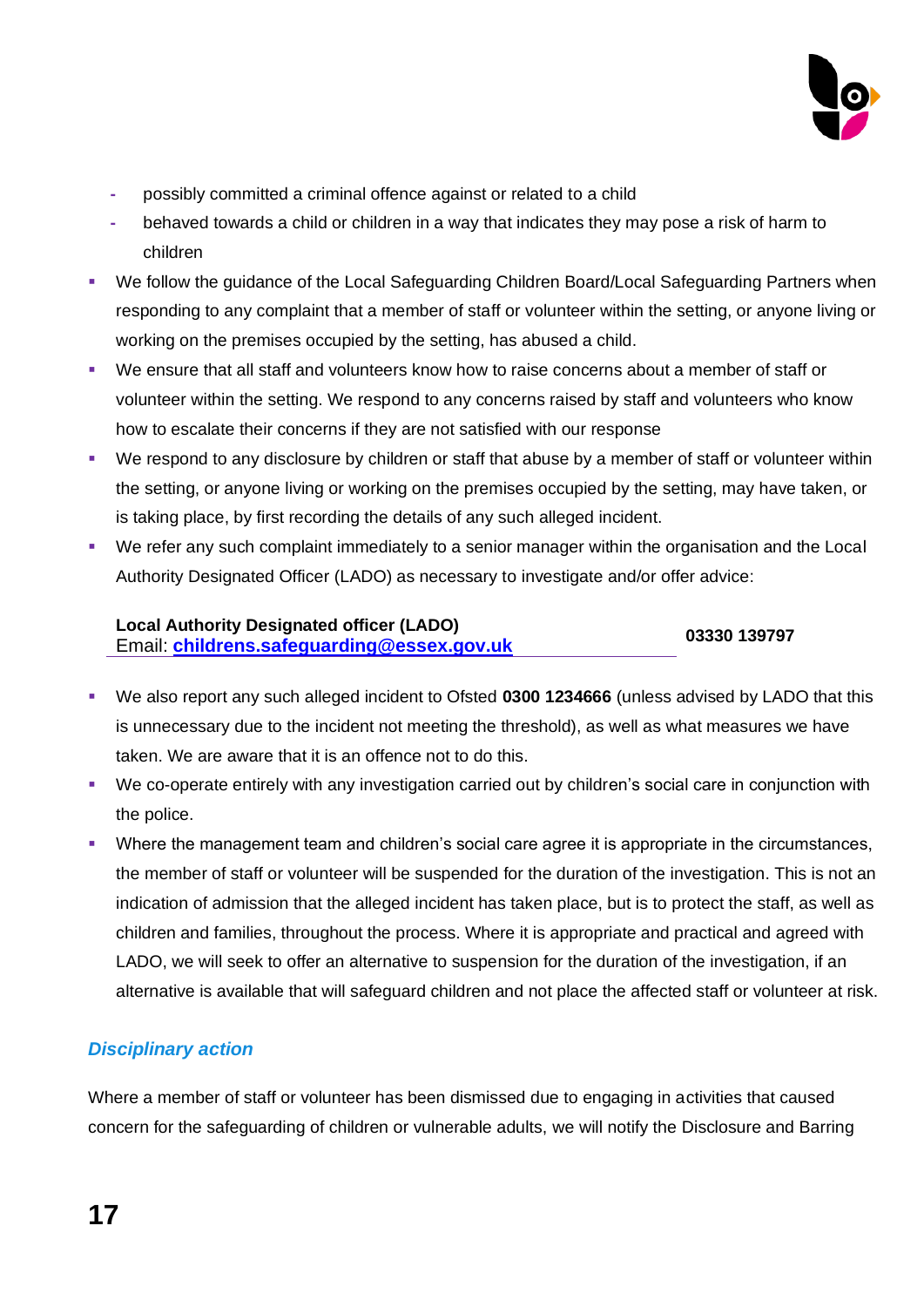

Service of relevant information, so that individuals who pose a threat to children and vulnerable groups can be identified and barred from working with these groups.

#### *KEY COMMITMENT 3*

We are committed to promoting awareness of child abuse issues throughout our training and learning programmes for adults. We are also committed to empowering children through our early childhood curriculum, promoting their right to be strong, resilient and listened to.

#### *Training*

- **•** Training opportunities are sought for all adults involved in the setting to ensure that they are able to recognise the signs and signals of possible physical abuse, emotional abuse, sexual abuse (including child sexual exploitation) and neglect and that they are aware of the local authority guidelines for making referrals. Training opportunities should also cover extra familial threats such as online risks, radicalisation and grooming, and how to identify and respond to families who may be in need of early help, and organisational safeguarding procedures.
- **Designated persons receive appropriate training, as recommended by the Local Safeguarding** Children Board, every two years and refresh their knowledge and skills at least annually.
- We ensure that all staff know the procedures for reporting and recording any concerns they may have about the provision.
- We ensure that all staff receive updates on safeguarding via emails, newsletters, online training and/or discussion at staff meetings at least once a year.

#### *Planning*

**•** The layout of the rooms allows for constant supervision. No child is left alone with staff or volunteers in a one-to-one situation without being within sight and/or hearing of other staff or volunteers.

#### *Curriculum*

▪ We introduce key elements of keeping children safe into our programme to promote the personal, social and emotional development of all children, so that they may grow to be strong, resilient and listened to and so that they develop an understanding of why and how to keep safe.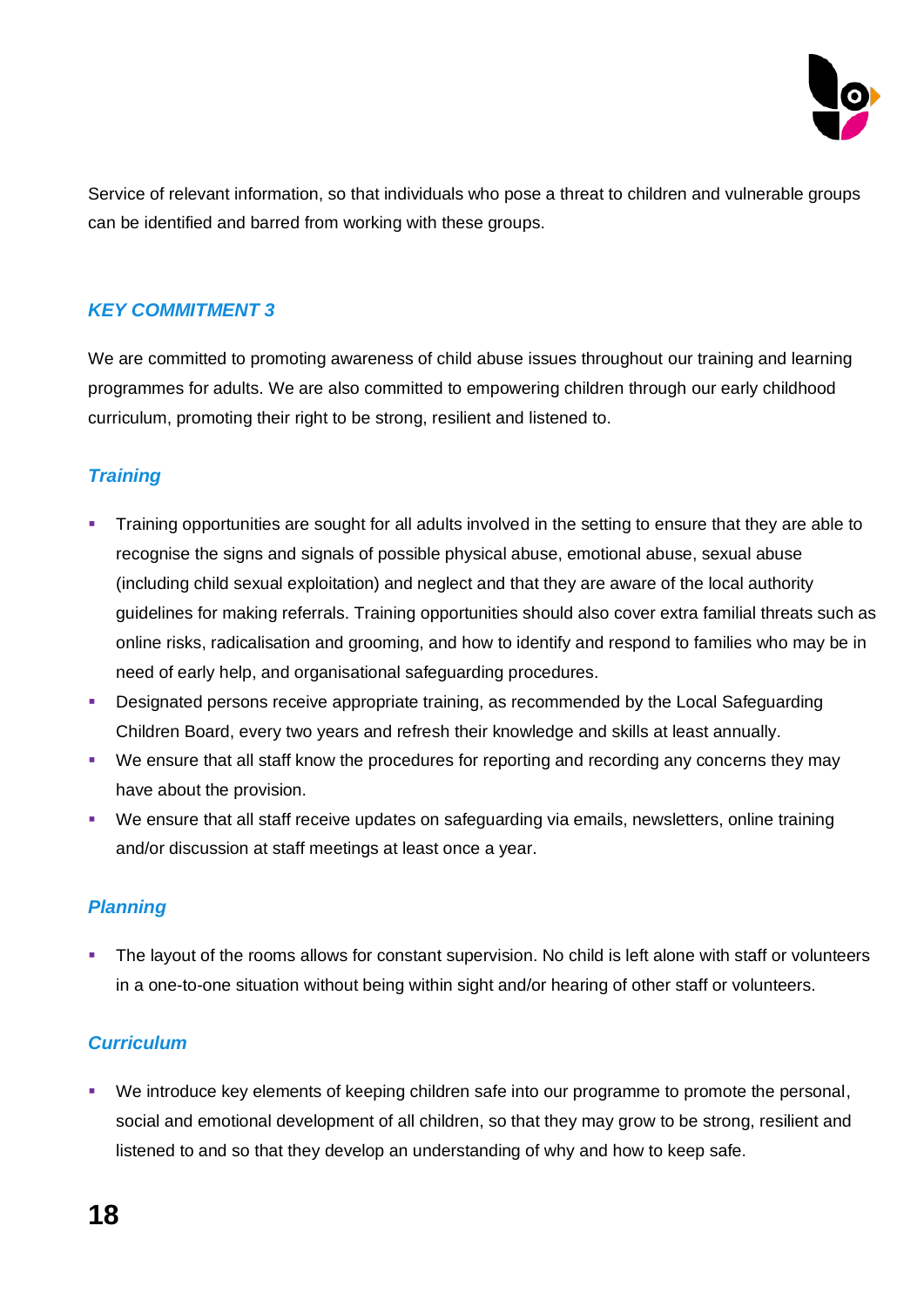

- We create within the setting a culture of value and respect for individuals, having positive regard for children's heritage arising from their colour, ethnicity, languages spoken at home, cultural and social background.
- We ensure that this is carried out in a way that is developmentally appropriate for the children.

#### *Confidentiality*

**E** All suspicions and investigations are kept confidential and shared only with those who need to know. Any information is shared under the guidance of the Local Safeguarding Children Board/Local Safeguarding Partners and in line with the GDPR, Data Protection Act 2018, and Working Together 2018.

#### *Support to families*

- We believe in building trusting and supportive relationships with families, staff and volunteers.
- We make clear to parents our role and responsibilities in relation to child protection, such as for the reporting of concerns, information sharing, monitoring of the child, and liaising at all times with the local children's social care team.
- We will continue to welcome the child and the family whilst investigations are being made in relation to any alleged abuse.
- We follow the Child Protection Plan as set by the child's social worker in relation to the setting's designated role and tasks in supporting that child and their family, subsequent to any investigation.
- We will engage with any child in need plan or early help plan as agreed.
- **•** Confidential records kept on a child are shared with the child's parents or those who have parental responsibility for the child in accordance with the Confidentiality and Client Access to Records procedure, and only if appropriate under the guidance of the Local Safeguarding Children Board.

# *Use of Mobile Phones, Cameras and Other Technology including iWatches)*

- We take steps to ensure that there are effective procedures in place to protect children, young people, and vulnerable adults from the unacceptable use of mobile phones, cameras and iPads in the setting.
- **•** The Designated Lead oversees the use of safe technology and age appropriate apps or websites that the children have access to and the content of those.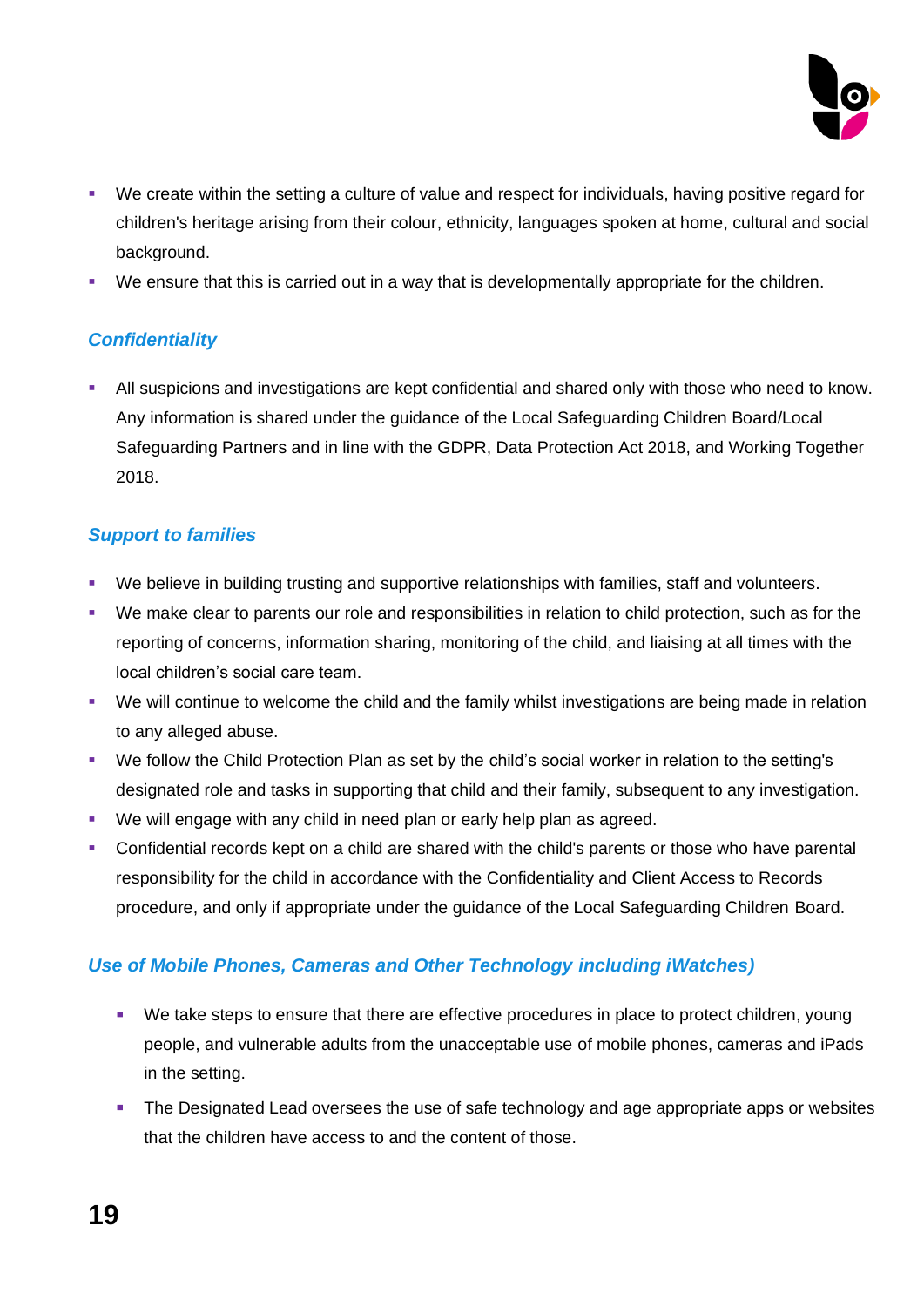

■ Staff are responsible for ensuring that children use technology safely and appropriately.

#### *Mobile Phones*

- **Personal mobile phones belonging to members of staff are not used or stored in the classroom.**
- **EXT** At the beginning of each individual's shift, personal mobile phones are stored in the nursery office.
- **■** In the event of an emergency, personal mobile phones may be used in the privacy of the office, with permission from the manager.
- **■** Members of staff should ensure that the setting telephone number is known to immediate family and other people who may need to contact them in an emergency.
- **■** If members of staff take their own mobile phones on outings, for use in case of an emergency, they must not make or receive personal calls as this will distract them.
- **■** Members of staff will not use their personal mobile phones for taking photographs of children on outings.
- **EXECT** Parents and Visitors are requested not to use their mobile phones whilst on the premises. In an emergency, visitors will be advised of a quiet space where they can use their mobile phones, where there are no children present.

#### *iPads, Cameras and Videos*

- **Members of staff must not bring their own cameras or video recorders into the setting.**
- **Photographs and recordings of children are only taken for valid reasons e.g. to record their** learning and development, or for displays within the setting.
- Camera, Video and iPad usage is monitored by the setting manager.
- **•** Photographs and recordings of children are only taken if there is written permission to do so (found on registration forms).

# *Tapestry Online Children's Record Keeping System*

- **EXECT** All children's observational and developmental records are held on a secure system that individual staff have access to record observations for their key children.
- Each member of staff has their own pin access code that should remain private and confidential to them and should not be shared with others.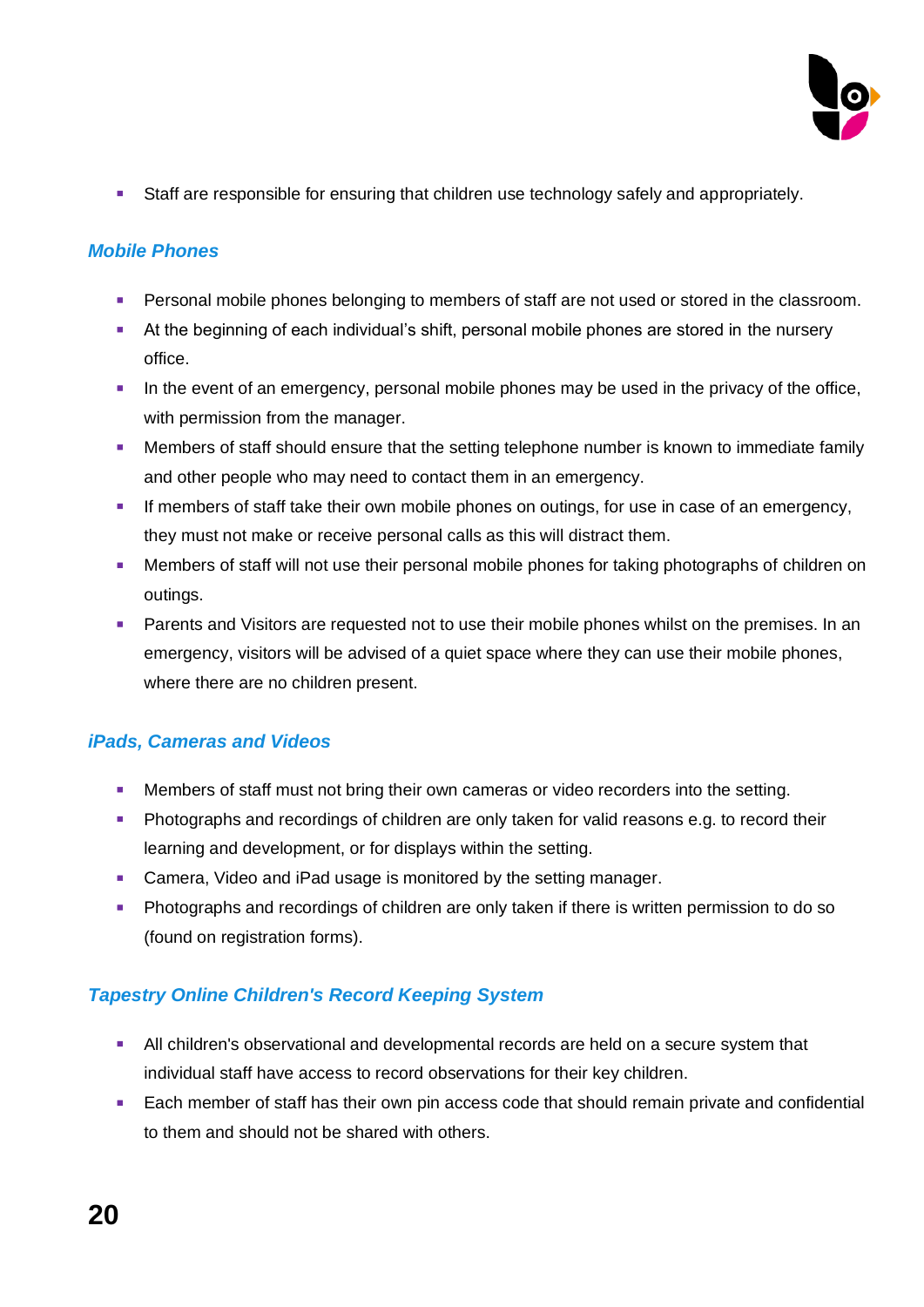

- Staff are responsible for ensuring that photos taken by them, within the setting, for child observations should be deleted at the end of the session and not stored on the iPad camera roll for longer than one week.
- **Only permanent members of staff will have access to the online record keeping system, all** volunteers and cover staff may be granted individual access.
- **■** If a member of staff is absent from work for an extended period of time for long term sickness, maternity leave or disciplinary reasons then their access to Tapestry will be temporarily suspended until their return to work.
- **•** In the event of a termination of employment, access to Tapestry will be terminated.

# *Staff Code of Conduct for ICT and Social Media Networking Sites*

- Staff are required to adhere to their professional responsibilities when using information systems and social media network sites.
- Staff should be clear about the purpose of any activity, which involves photography or video of children. Staff must not take, display or distribute images of children, unless they have consent to do so.
- Staff should not post any visual images, recordings or comments that relate to nursery life, including those of children or parents, onto any Social Media Networking sites.

# *Legal framework*

#### *Primary legislation*

- Children Act (1989 s47)
- **Protection of Children Act (1999)**
- The Children Act (2004 s11)
- Children and Social Work Act 2017
- Safeguarding Vulnerable Groups Act (2006)
- Childcare Act (2006)

# *Secondary legislation*

**•** Sexual Offences Act (2003)